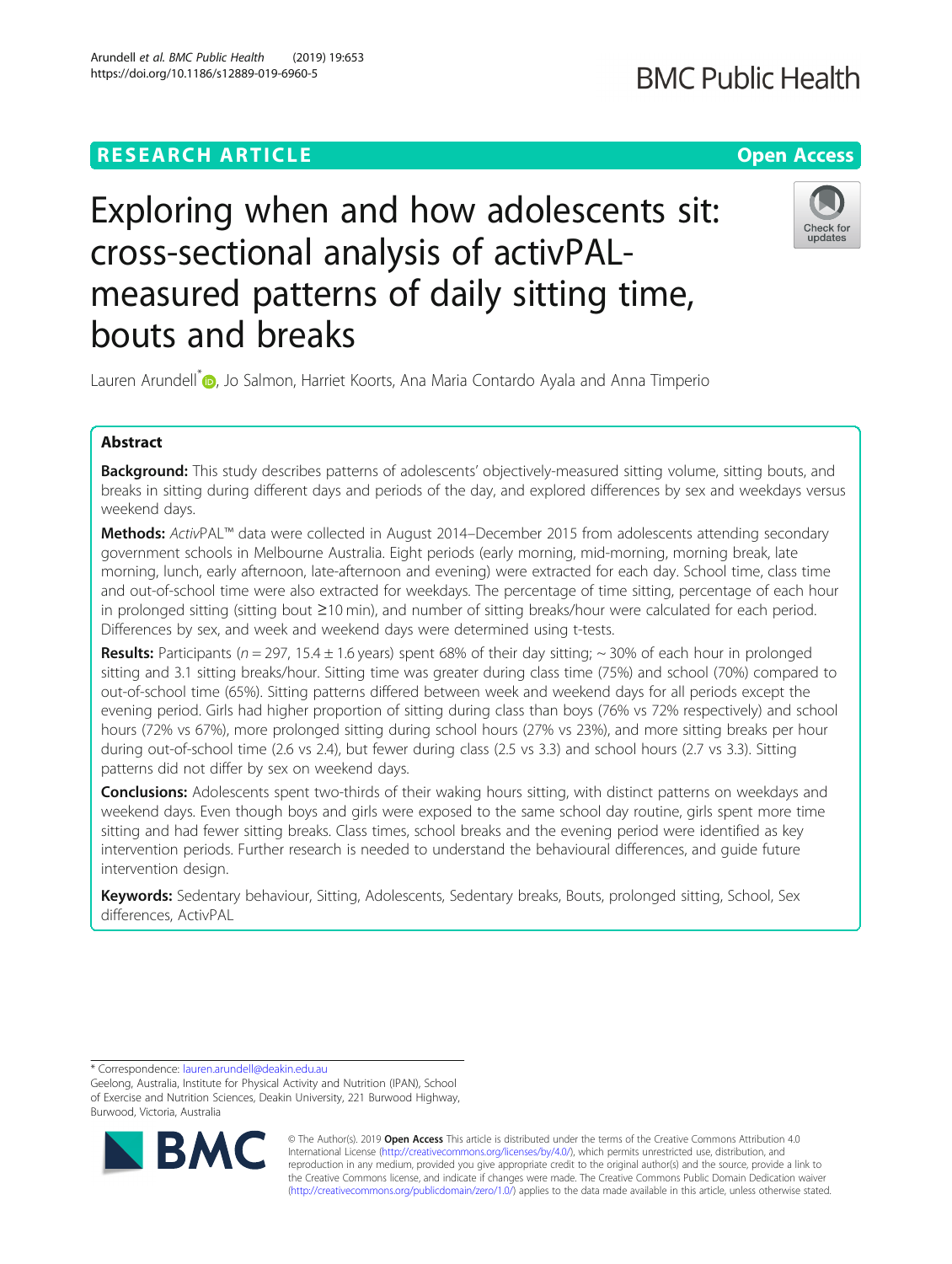# Background

Sedentary behaviour among youth is increasingly being recognised as an independent risk factor for poor physical, social and mental health [[1\]](#page-7-0). Sedentary behaviour is defined as any waking behaviour requiring minimal energy expenditure  $(≤1.5$  metabolic equivalents, METs) and in a sitting, reclining or lying position [\[2](#page-7-0)]. A 2016 systematic review showed that among children and youth, elevated sedentary behaviour, specifically screenbased behaviours such as TV viewing and computer use, is positively associated with cardio-metabolic risk factors, unfavourable body composition, low fitness, poor behavioural conduct and low self-esteem [[1\]](#page-7-0). Accordingly, government in countries such as Australia and Canada recommend that children and youth limit their recreational screen time to less than two hours per day [[3,](#page-7-0) [4\]](#page-7-0). However, only 36% of Australian children (5–11 years) and 21% of adolescents (12–17 years) achieve these public health guidelines [\[5\]](#page-7-0). Age-related increases in sedentary behaviour are frequently reported [\[5](#page-7-0)–[7](#page-7-0)], placing adolescents at an increased risk of negative health outcomes.

Recent iterations of sedentary behaviour guidelines have also recommended youth reduce and break up long periods of sitting as often as possible [[3,](#page-7-0) [4](#page-7-0)], as emerging evidence shows that the manner or pattern (i.e. bouts of sitting and breaks in sitting) in which sedentary time is accumulated may also affect health. In lab-based studies, diabetes risk factors (e.g. postprandial glucose and insulin) are reduced when periods of sitting are broken up with light- or moderate intensity activity among overweight adults [\[8](#page-7-0)] with moderate-to-vigorous intensity physical activity in healthy weight adolescents [[9\]](#page-7-0). Crosssectional population studies have also shown that adults who have more breaks in sitting time have lower diabetes and cardio-metabolic indicators, independent of total sitting [[10,](#page-7-0) [11\]](#page-7-0); however, the relationship between patterns of objectively-measured sedentary time and health outcomes among adolescents is less clear. A recent systematic review and meta-analysis found limited and inconsistent associations between sedentary behaviour patterns of youth and health [[12](#page-7-0)]. This review did also note that most of these studies were based on accelerometer (movement) rather than postural measures (e.g. inclinometer) of sitting.

Accelerometer studies indicate that adolescents' daily 'sedentary time', defined as < 100 counts per minute, ranges from 51 to 74% of the day  $[13–16]$  $[13–16]$  $[13–16]$  $[13–16]$  $[13–16]$ , with 25% of the day spent in bouts of  $30+$  minutes  $[13]$  $[13]$  and an average of four breaks in sedentary time per hour  $[16]$  $[16]$  $[16]$ . Further, adolescents perform more bouts of sedentary time per hour on weekdays compared to weekend days and fewer bouts of sedentary time during school hours compared to after-school and evening periods [\[14\]](#page-7-0). While

these studies suggest that sedentary behaviour patterns vary between days and across the day, accelerometer-determined 'sedentary time' represents periods of limited movement with posture not being captured.

Studies using monitors to provide postural data and capture sitting (or lying) among adolescents based on the horizontal incline of the thigh are typically small (< 20 participants  $[17]$  $[17]$  $[17]$ ) or limited only to females  $[18–20]$  $[18–20]$  $[18–20]$  $[18–20]$ . These studies indicate that, on average, adolescents spend 52– 80% of their day sitting [\[17,](#page-7-0) [20](#page-7-0)], however there may be differences between boys' and girls' sitting patterns which is unable to be determined in female only samples. Only one of these studies reported the number of breaks in sitting (54 breaks/day) [[17](#page-7-0)], but did not consider the context (i.e. school time, after-school, during class time) or variations between week and weekend days. Such detail is required for informing targeted intervention development; for example, what periods of the day are prone to, or resistant to prolonged sitting, and whether to target reductions in accumulated and prolonged sitting bouts in the home or school setting, or during class- or school break time. Exploring sitting behaviours and patterns may also be useful for informing future studies that investigate associations with health outcomes and for informing future guidelines. This study aimed to describe patterns of objectively- measured sitting among adolescent boys and girls during different periods of the day on weekdays and weekend days.

# Methods

# Sample

The study used baseline data from the The NEighbourhood Activity in Youth Project (NEArbY study). Level 1 Statistical Areas (SA1) of Melbourne were classified based on median values of area-level income [[21\]](#page-7-0) and walkability [\[22](#page-8-0)] as high income/high walkability, high income/low walkability, low income/high walkability, and low income/low walkability. Schools  $(n = 137)$  located across these were invited to participate. Eighteen schools consented (response rate 14%) and students in year levels selected by the school were invited to attend a recruitment presentation at school and take a recruitment pack. In total, 528 returned consent forms. In addition to the core study component (i.e. online adolescent survey), parents could opt-in to their child wearing an activPAL™ monitor (387 opted in) and were also asked to complete a parent survey. Of those that opted to wear an activPAL™, 30 were absent for data collection, leaving a potential sample of  $n = 357$  for the current study.

# Ethics

Ethical approval was received from the Deakin University Human Ethics Advisory Group (HEAG-H 152\_2013). Approval was also obtained from the Department of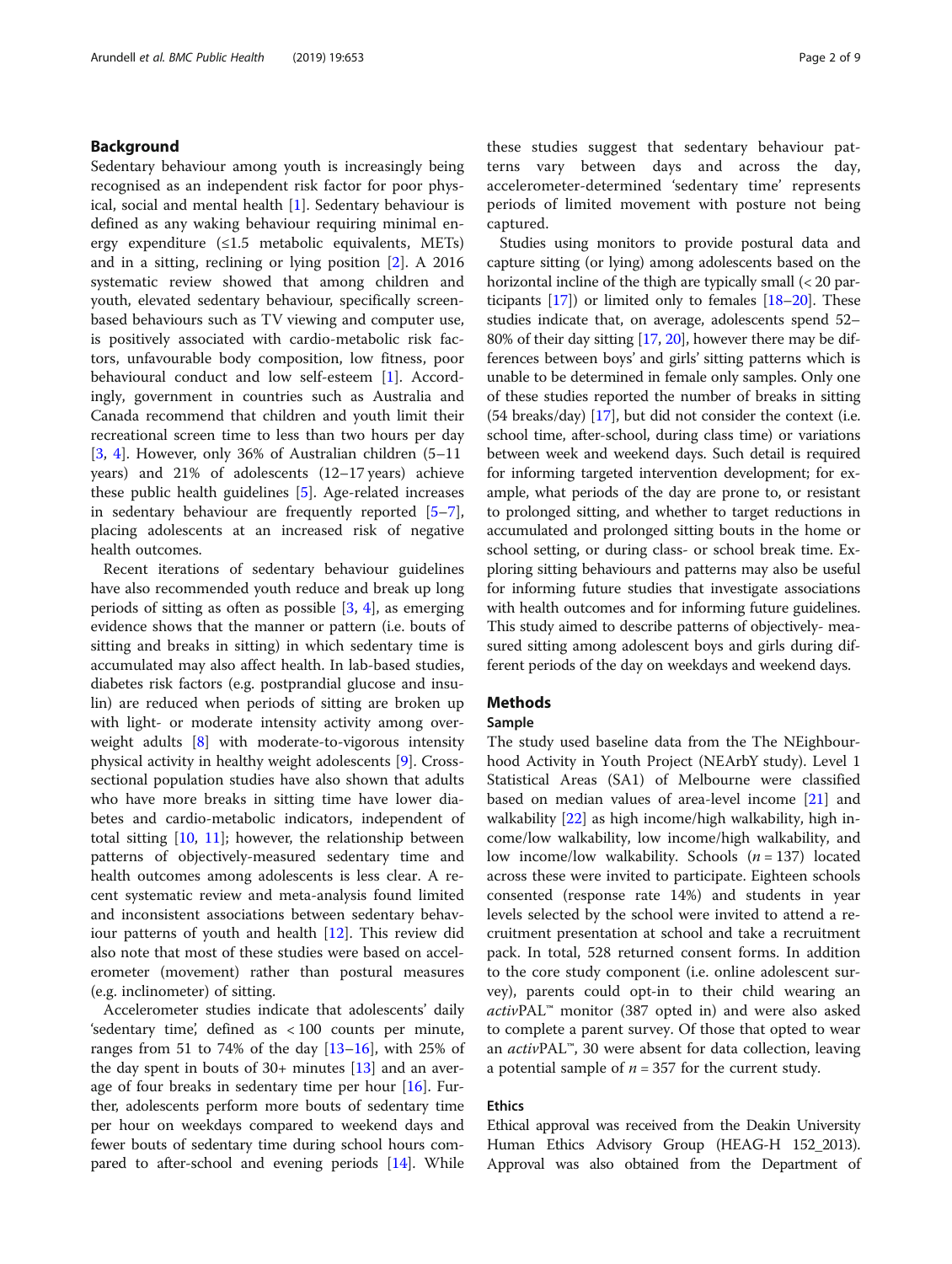Education and Training (2013\_002182) and the Catholic Education Office (Project ID #1950). The school Principal provided written consent prior to their students being invited to participate. Written parental consent and participant assent was obtained.

# Measures

Sitting time was assessed using the  $activePAL^m$  monitor (PAL Technologies Ltd., Glasgow, Scotland). To produce postural data, accelerometer-derived information about the thigh position is obtained through proprietary algorithms. This function classifies an activity into periods of sitting/lying, standing and stepping, detects transitions between these postures and activities [[23\]](#page-8-0) and has acceptable validity in adolescents [\[24](#page-8-0)] and children [[25](#page-8-0), [26\]](#page-8-0). Participants were asked to wear the  $activity$ PAL<sup>™</sup> during waking hours for eight consecutive days on an elastic garter positioned at the mid-anterior aspect of the right thigh and removed during water-based activities. Participants' age and sex were reported in an adolescent or parent survey.

# Data management and analysis

The raw activPAL™ data files were analysed in 15-s epochs using specifically-developed excel macros and Stata code (Stata 12). Non-wear time was defined as 60 consecutive minutes of zero counts from the vertical axis of the accelerometer [\[27](#page-8-0)]. To be included in analyses for weekdays, participants were required to have worn the *activPAL*<sup>™</sup> for 8 h on at least three weekdays, and to be included in analyses for weekends participants were required to have worn the  $activityPAL^m$  for 7 h on at least one weekend day [\[28\]](#page-8-0). Each weekday was segmented into eight periods according to each schools' timetable. The periods were early morning (6 am to school start time, average length: 2 h, 52 mins), mid- morning (start of school to recess start time, average length: 1 h, 51 mins), morning break (recess, average length: 25 mins), late morning (end of recess to start of lunchtime, average length: 1 h, 41 mins), lunch (start to end of lunch, average length: 47 mins), early afternoon (end of lunch to end of school, average length: 1 h, 34 mins), late afternoon (end of school to 6 pm, average length: 2 h, 53 mins) and evening (6 pm to 10 pm, average length, 4 h). To enable comparisons, the weekend days were segmented into the same periods. Three additional periods were calculated for weekdays: class time (sum of mid-morning, late morning and early afternoon, average length 5 h, 6 mins); school time (sum of mid-morning, morning break, late morning, lunch and early afternoon, average length: 6 h, 18 mins); and *out*side of school time (sum of early morning, late afternoon and evening, average length: 9 h, 45 mins). To be included in the analysis of periods, participants were

required to have worn the activPAL™ for at least 50% of the period on at least three weekdays (weekday analysis), and at least 50% of the period on at least one weekend day (weekend analysis) respectively [\[29](#page-8-0), [30](#page-8-0)].

In total 297 participant provided valid activPAL™ data and 60 did not meet the inclusion criteria. There were no differences in age or sex between participants who did and did not provide any valid activPAL™ data, nor were there any differences in age or sex between participants who only provided valid weekend data and those who provided valid data for both weekdays and weekends.

In line with recommendations from the Sedentary Behaviour Research Network, prolonged sitting was defined as a bout of sitting lasting ten or more minutes [\[2](#page-7-0)]. A bout commenced when a complete 15-s epoch occurred in which the identified posture was sitting, and the bout ended when the participant transitioned to an upright posture. A sitting break was defined as the transition from sitting to standing or stepping (using sit-to-stand transition data) [[2\]](#page-7-0). A minimum of 10-s in an upright position were required to register a sitting break in line with the commonly used default settings from the manufacturer  $[31]$  $[31]$ . The percentage of a day spent sitting was calculated as the minutes of daily sitting, divided by daily wear time, multiplied by 100. The percentage of each period spent sitting was calculated as the minutes of sitting in the period, divided by wear time in the period, multiplied by 100. The percentage of an hour within each period spent in prolonged sitting was calculated as total minutes of sitting in bouts of  $\geq 10$  min divided by the length of the period in hours, multiplied by 100. The frequency of sitting breaks per hour in each period were calculated as the number of sit-to-stand transitions divided by the length of the period in hours.

All outcomes were tested to meet the assumptions of the statistical analysis methods. Paired t-tests were used to determine differences in sitting patterns between weekdays and weekend days. All outcomes were tested for approximate normality as required by paired t-tests [[32\]](#page-8-0). Differences between boys and girls were determined via independent samples t-tests and Welch t-tests when unequal variance occurred, as determined by Levene's test for equality of variances.

# Results

The final sample with valid weekday data consisted of 297 participants (41% boys) aged 15.4  $(\pm 1.6)$  years. On average, participants, spent significantly more time sitting (Table [1](#page-3-0)) and had higher wear time on weekdays compared to weekends. Participants spent approximately 30% of each hour in prolonged sitting and performed over three breaks per hour in sitting on weekdays and weekends. The only significant sex difference was observed for prolonged sitting per hour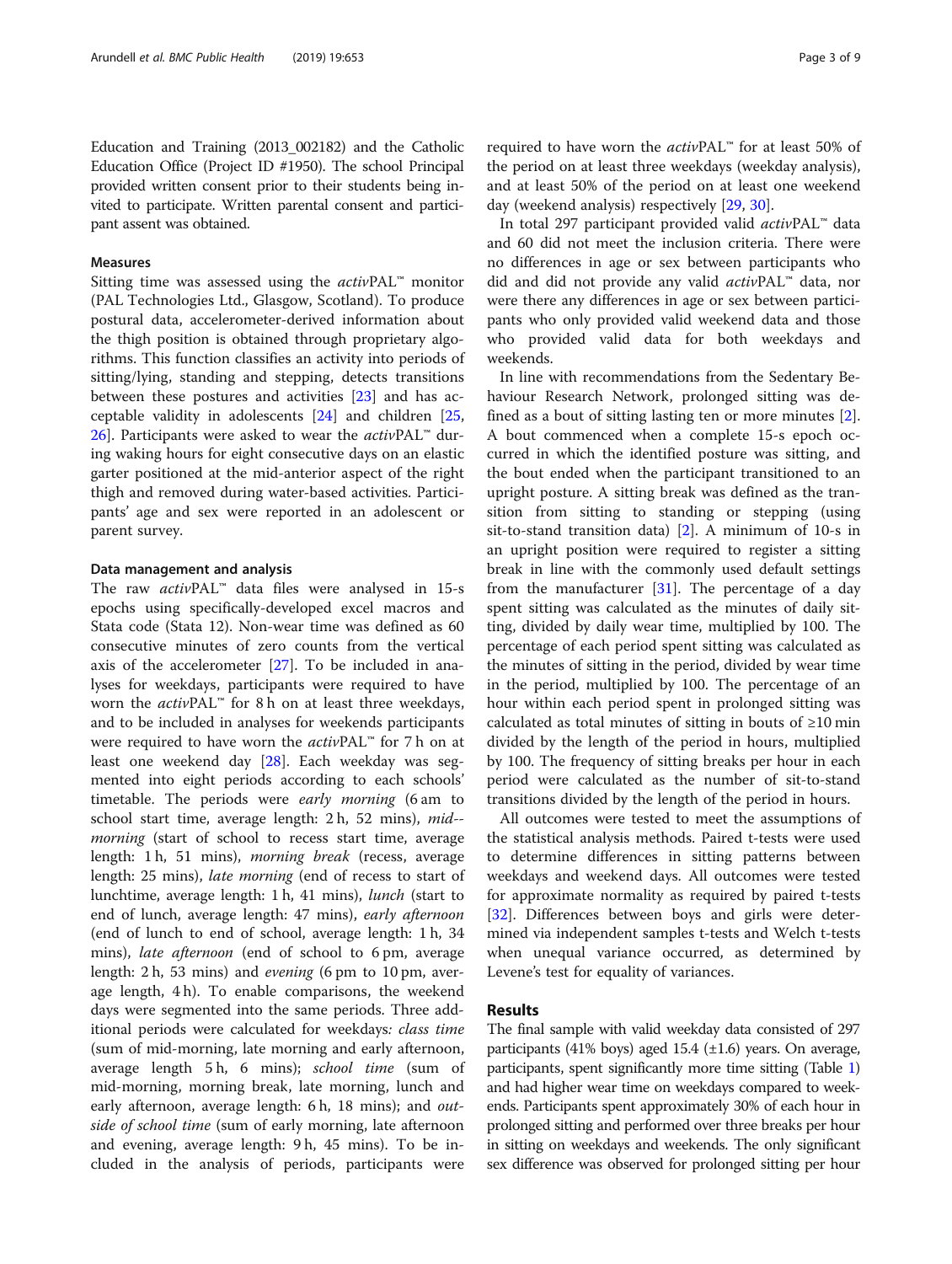|                   | All sample $(n = 297)$ |                          | Boys $(n = 119)$     |                          | Girls ( $n = 178$ )  |                 |  |
|-------------------|------------------------|--------------------------|----------------------|--------------------------|----------------------|-----------------|--|
|                   | Weekday <sup>a</sup>   | Weekend day <sup>b</sup> | Weekday <sup>a</sup> | Weekend day <sup>b</sup> | Weekday <sup>a</sup> | Weekend dayb    |  |
| Sitting           |                        |                          |                      |                          |                      |                 |  |
| Minutes/day       | 574.4 (102.68) ¥       | 514.0 (134.24)           | 560.93 (119.8) ¥     | 530.3 (145.0)            | 583.8 (88.6) *       | 502.7 (125.5)   |  |
| % of day          | 68.3 (9.82)            | 67.9 (13.41)             | 67.3 (10.56)         | 69.9 (12.3)              | 69.1 (9.23)          | 66.8 (14.0)     |  |
| Prolonged sitting |                        |                          |                      |                          |                      |                 |  |
| % of an hour      | 28.9 (6.06)            | 29.7 (8.86)              | $27.6(7.03)*$        | 29.6 (8.41)              | 30.1 (5.08)          | 29.8 (9.16)     |  |
| Sitting breaks    |                        |                          |                      |                          |                      |                 |  |
| Number per hour   | 3.12(1.01)             | 3.15(1.33)               | 3.23(1.17)           | 3.16(1.42)               | 3.18(0.93)           | 3.14(1.28)      |  |
| Wear time         | 847.55 (93.28) *       | 749.95 (123.17)          | 825.84 (111.71)      | 760.21 (129.03)          | 838.56 (90.96)       | 743.17 (119.32) |  |

<span id="page-3-0"></span>

| Table 1 Patterns of adolescents' sitting (mean, SD) by sex and day |  |  |  |
|--------------------------------------------------------------------|--|--|--|
|--------------------------------------------------------------------|--|--|--|

¥ significant differences between weekdays and weekends p < 0.05; \*significant differences between boys and girls; <sup>a</sup> Includes only those with 8 h of wear time on at least 3 weekdays; <sup>b</sup> Includes only those with 7 h of wear time on at least one weekend day. This study was conducted in Melbourne, Australia, between August 2014–December 2015

on weekdays, with girls spending more time in prolonged sitting than boys (30.1% vs 27.6%). Sex differences in weekday sitting duration approached significance ( $p = 0.053$ ).

# Proportion of time sitting

Table 2 shows that on weekdays, participants spent 43 to 75% of their time within a period sitting, with the highest

percentage of sitting occurring during class time and its components (mid-morning, late-morning and early afternoon) and the lowest occurring during morning break and lunch. Besides from the evening period, there were significant differences in sitting time between weekdays and weekend days for all periods. Compared to weekend days, on weekdays adolescents perform higher levels of sitting

Table 2 The percentage of time sitting, in prolonged sitting, and the number of sitting breaks in each period

|                       | % of period sitting                    |                             |              | % in prolonged sitting (per hour) |                           |              | Number of sitting breaks (per hour) |                             |              |
|-----------------------|----------------------------------------|-----------------------------|--------------|-----------------------------------|---------------------------|--------------|-------------------------------------|-----------------------------|--------------|
|                       | Weekday <sup>a</sup>                   | Weekend dayb                | p for<br>day | Weekday <sup>a</sup>              | Weekend dayb              | p for<br>day | Weekday <sup>a</sup>                | Weekend<br>day <sup>b</sup> | p for<br>day |
|                       | Mean %/period<br>$(95\%CI)$            | Mean %/period<br>$(95\%CI)$ |              | Mean %/hour<br>$(95\%CI)$         | Mean %/hour<br>$(95\%CI)$ |              | Mean #/hr.<br>$(95\%CI)$            | Mean #/hr.<br>$(95\%CI)$    |              |
| Early morning         | 63.59 $*$ (61.92,<br>65.26             | 70.46 (65.37,<br>75.54)     | < 0.01       | 18.55 (17.55,<br>19.51)           | 19.71 (16.72,<br>22.70    | 0.13         | 1.75(1.65,<br>1.85)                 | 1.62(1.34,<br>1.91)         | 0.08         |
| Mid-mornina           | 74.58 ¥ (72.95,<br>76.21)              | 66.59 (62.72,<br>70.20      | < 0.01       | 23.98 (22.76,<br>25.19            | 25.89 (23.27,<br>28.51)   | 0.64         | $2.54*$ (2.36,<br>2.71)             | 2.51(2.26,<br>2.78)         | 0.29         |
| Morning<br>break      | 45.43 ** (43.24,<br>47.62              | 62.32 (58.13,<br>66.51)     | < 0.01       | 33.78 ** (30.28,<br>42.90)        | 23.65 (17.40,<br>29.91)   | < 0.01       | $3.12 \times (2.91)$<br>3.33)       | 2.74 (2.36,<br>3.11)        | 0.04         |
| Late-morning          | 74.04 ¥ (72.50,<br>75.58)              | 63.57 (60.49,<br>66.65)     | < 0.01       | 26.14 (24.81,<br>27.46)           | 25.92 (23.69,<br>28.15)   | 0.82         | $2.94*$ (2.75,<br>3.12)             | 3.22 (2.94,<br>3.51)        | 0.13         |
| Lunch                 | 48.75 $**$ (46.41.<br>51.08)           | 61.80 (58.34,<br>65.26      | < 0.01       | 24.65* (22.54,<br>26.77           | 25.28 (22.00,<br>28.55    | 0.95         | 3.20(3.01)<br>3.39                  | 3.25 (2.96,<br>3.55)        | 0.74         |
| Early<br>afternoon    | 73.18 <sup>*</sup> * (71.34,<br>74.83) | 64.38 (61.20,<br>67.56      | < 0.01       | 26.73* (25.39,<br>28.08)          | 25.93 (22.50,<br>28.96)   | 0.54         | $3.16*$ (2.96,<br>3.36)             | 3.32 (3.06,<br>3.58)        | 0.64         |
| Late<br>afternoon     | 62.89 $*$ (61.25,<br>64.53)            | 66.15 (63.54,<br>68.75)     | < 0.01       | 23.85 ¥ (22.79,<br>24.91)         | 25.71 (23.96,<br>27.47    | 0.049        | 3.33(3.17)<br>3.48                  | 3.27(3.02,<br>3.52)         | 0.29         |
| Evening               | 72.58 (70.81,<br>74.35)                | 73.92 (71.71,<br>76.14      | 0.41         | 28.93 (27.79,<br>30.06)           | 28.04 (26.33,<br>29.74)   | 0.21         | 2.91(2.77)<br>3.06)                 | 3.19 (2.98,<br>3.40         | 0.09         |
| Class time            | 74.61* (73.34,<br>75.90)               | N/A                         | N/A          | 25.01 (24.05,<br>25.97)           | N/A                       | N/A          | $2.87*$ (2.71,<br>3.04)             | N/A                         | N/A          |
| School time           | 69.5* (68.25,<br>70.79)                | N/A                         | N/A          | 25.34* (24.46,<br>26.22)          | N/A                       | N/A          | $2.94*$ (2.79,<br>3.09              | N/A                         | N/A          |
| Out-of-school<br>time | 64.94 (63.59,<br>66.30)                | N/A                         | N/A          | 21.96 (21.27,<br>22.66            | N/A                       | N/A          | $2.49*$ (2.39,<br>2.59)             | N/A                         | N/A          |

Differences between weekdays and weekend days examined by t-test, <sup>¥</sup>indicates significant differences between day type. (\*) indicates significant sex differences, see Figs. [1](#page-4-0), [2](#page-7-0), [3](#page-5-0) and Additional file [1:](#page-7-0) Table S1, Additional file 2: Table S2, Additional file [3:](#page-7-0) Table S3. <sup>a</sup>includes only those with 8 h of wear time on at least 3 weekdays; <sup>b</sup>Includes only those with 7 h of wear time on at least one weekend day. This study was conducted in Melbourne, Australia, between August 2014–December 2015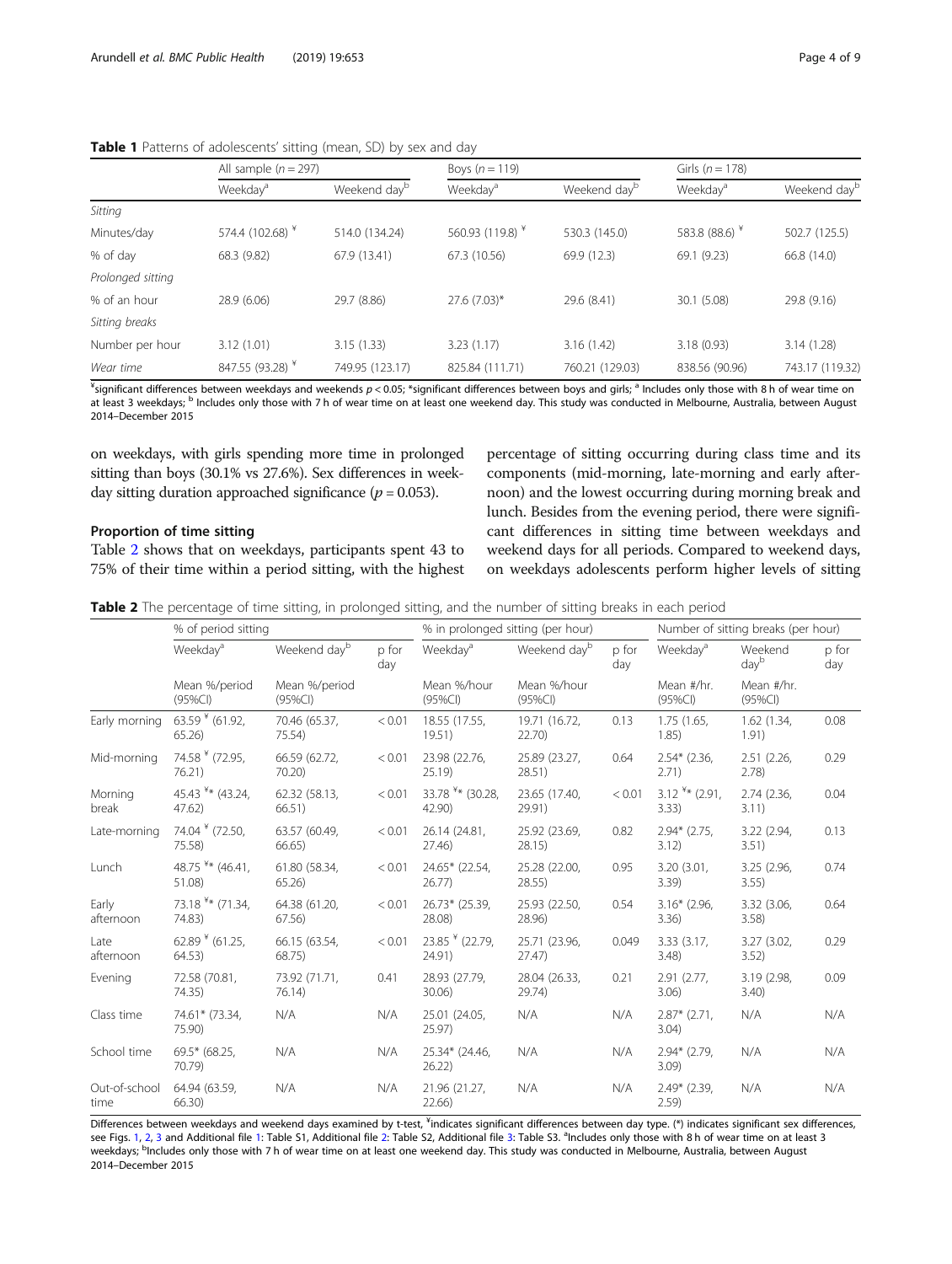<span id="page-4-0"></span>during mid-morning, late morning and early afternoon periods and lower levels of sitting during morning break and lunch. The greatest difference in sitting between week and weekend days occurred during the morning break (45% vs 62% respectively) and lunch periods (49% vs 62% respectively). Girls spent a greater percentage of the period sitting than boys during the class time (76.1% vs 72.4%) school time (71.5% vs 66.6%), morning break (48.2% vs 41.4%), lunch (52.2% vs 43.7%) and early afternoon (75.9% vs 69.2%) periods (Fig. 1 and Additional file [1:](#page-7-0) Table S1). There were no sex differences in sitting during any period on weekend days.

# Prolonged sitting

The percentage of time (per hour) in prolonged sitting (i.e. a sitting bout lasting  $\geq 10$  min) within each period ranged from 18.6 to 33.8% on weekdays and 19.7 to 28% on weekend days (Table [2](#page-3-0)). On both weekdays and weekend days, participants performed the least amounts of prolonged sitting in the early morning period and the greatest amount in the evening period. There were significant differences in prolonged sitting on weekdays and weekend days during the morning break (33.8% vs 23.7%, respectively) and late afternoon (23.9% vs 25.7%, respectively). There were also sex differences in prolonged sitting in four periods on weekdays with girls performing more than boys during the school time (26.7% vs 23.3%), morning break (38.1% vs 27%), lunch (27.9% vs 19.8%) and early afternoon (28.8% vs 23.5%) (Fig. [2](#page-5-0) and Additional file [2:](#page-7-0) Table S2). There were no sex differences in prolonged sitting during any period on weekend days.

# Sitting breaks

Across periods, participants performed 1.8–3.3 breaks in sitting per hour on weekdays and 1.6–3.3 breaks in sitting per hour on weekend days (Table [2](#page-3-0)). There were significantly more breaks in sitting during the morning break period on weekdays (3.12/h) compared to weekend days (2.74/h). There were sex differences in the number of sitting breaks per hour for eight weekday periods (Fig. [3](#page-5-0) and Additional file [3:](#page-7-0) Table S3) with girls performing more sitting breaks per hour during the early morning (1.8 vs 1.7), out-of-school time (2.6 vs 2.4) and morning break (3.4 vs 2.7) periods, whereas boys performed more sitting breaks during class time (3.4 vs 2.5), school time (3.3 vs 2.7), mid-morning (3 vs 2.2), late-morning (3.4 vs 2.6) and early afternoon (3.7 vs 2.8) periods. There were no sex differences in sitting breaks per hour across any period on weekend days.

# **Discussion**

This study provides a novel analysis of activPAL-measured patterns of sitting (bouts and breaks) among adolescents. Findings show that the majority of adolescents' waking time is spent sitting and much of this occurs in prolonged bouts. The structure of the school day appears to influence sitting patterns with distinct differences on weekdays and weekend days, and by sex. Class time, school break times, and the evening period (6 pm–10 pm) are identified as key periods requiring strategies to reduce adolescent's sitting. Interestingly, despite the structure the school timetable provides, there are differences between boys and girls during class time which may necessitate sex-specific intervention strategies.

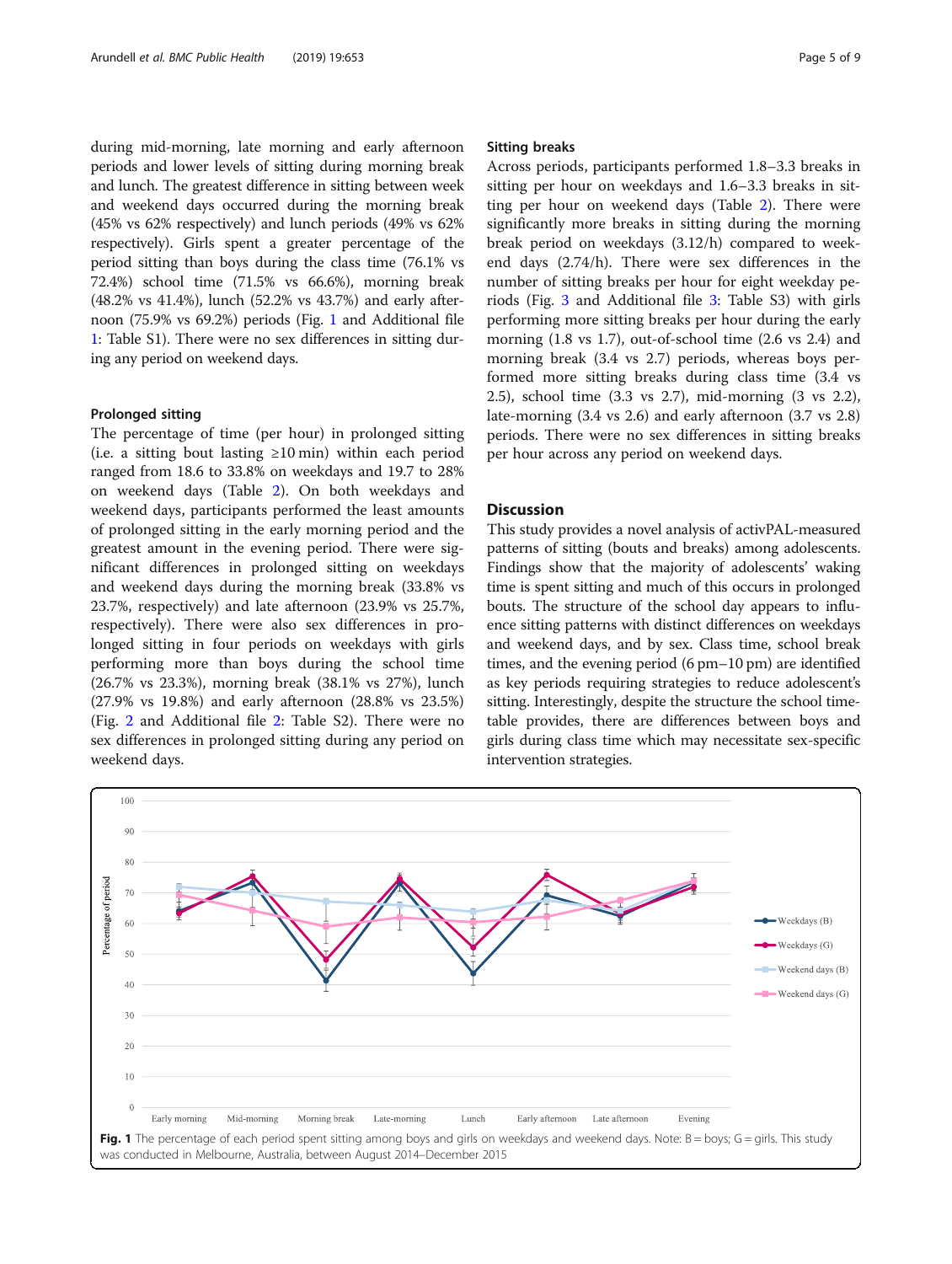<span id="page-5-0"></span>

Sitting patterns identified in this study were generally consistent with other activPAL™ studies in adolescents. Overall, adolescents in the current study performed similar amounts of daily  $activity$   $R_{\text{max}}$  measured sitting (68%) to a small sample of Scottish adolescents (65%) [[17](#page-7-0)] and female Irish adolescents (65%) [[18](#page-7-0), [24](#page-8-0)]. Adolescents in this study spent a similar proportion of the day sitting on week- and weekend days, consistent with findings by Hughes and colleagues [\[17\]](#page-7-0), and almost a third of their time in prolonged sitting, in line with 10–16 year-olds in the US who spend 29% of their time in accelerometer- measured sedentary bouts [\[13](#page-7-0)]. To the authors' knowledge, only one other study has used activPALs™ to examine the number of breaks in sitting among adolescents. In that study, participants performed 54 breaks/day [\[17](#page-7-0)]. Similarly, adolescents in the current study would perform approximately 50 breaks in sitting per day if the findings were extrapolated to 16 h of waking time. The current study builds upon these findings by identifying when the sitting breaks are occurring (e.g. adolescents performed 1.8 breaks per hour in the early morning period which may be when they are moving between classes, and 3.3 breaks per hour in the late afternoon period when they are no longer restricted by the school timetable). This information would be useful for

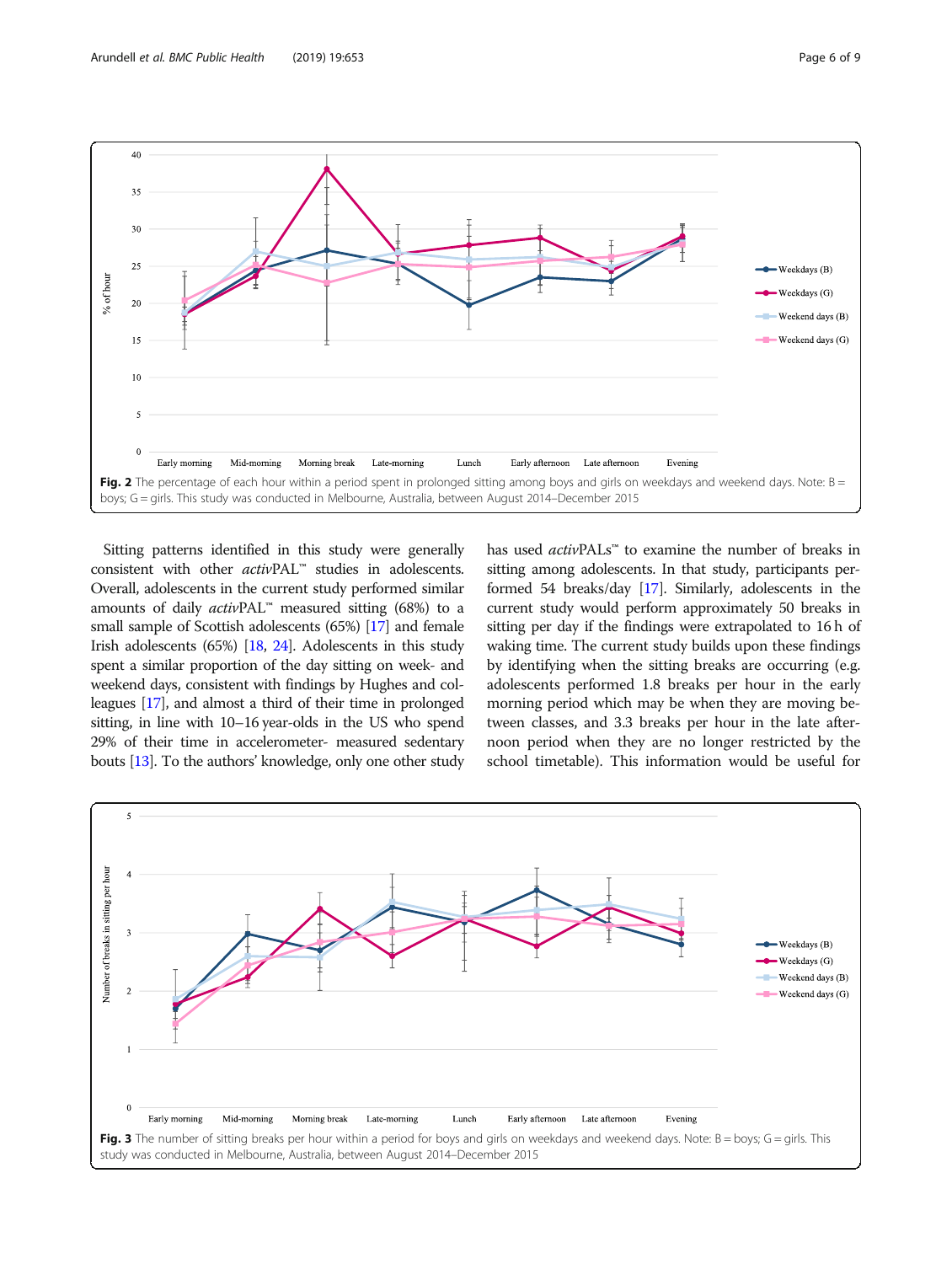intervention development as it highlights the periods when strategies to promote breaking up sitting may be most needed. It also highlighting when adolescents are currently able to break- up sitting and therefore, where maintenance strategies may be considered.

The day of the week (i.e. weekday or weekend) and the time of day (class time or break times) are important influences on adolescents' sitting time and patterns as there is less variation during periods on weekend days (e.g. sitting for 62–74% of a period), but more variability during periods on weekdays (sitting for 45–75% of a period). This suggests that the school timetable is an important contributor to adolescents' sitting patterns, particularly for girls. Given boys and girls are exposed to the same school timetable, the sex differences in class time sitting are intriguing. It appears that once in class, girls remain seated for longer with fewer breaks in sitting and a greater amount of time spent in prolonged sitting than boys. In comparison, boys may find a way to move during class (e.g. fidget and stand) or teachers may deliberately find ways for the boys to move. A greater understanding of why these differences exist is needed. Interventions targeting school-based sitting (e.g. standing/active classes) amongst children have shown promise [[33\]](#page-8-0), however there is less evidence for their effectiveness amongst adolescents [\[34](#page-8-0), [35](#page-8-0)]. The findings from the current study highlight the need for interventions to target school based sitting among this population group.

Although both boys and girls accumulated less overall and less prolonged sitting per hour during the morning break and lunchtimes, when there are more opportunities to be active compared to class time, girls still performed significantly more sitting than boys. Many reviews have identified consistent differences in physical activity among boys and girls, with boys nearly always more active [[36](#page-8-0)–[38](#page-8-0)]. Few studies, however, have reported sex differences in objectively assessed sitting and sitting patterns (i.e., bouts and breaks). The current findings highlight the need for interventions to target girls' sitting during school breaks. For example, interventions targeting female adolescents' behaviours during the short morning break (i.e. 20–30 min) such as the WISH peer-lead walking at recess program, have been shown to successfully reduce sedentary behaviours by (9 min/ school day) [\[39](#page-8-0)], and may have a large impact on adolescent girls' sitting across an entire week.

The evening (6 pm–10 pm) emerged as another key period of the day, when adolescents have the greatest out-of-school hours sitting and prolonged sitting. During this period adolescents may have opportunities to engage in both screen (e.g. TV's, digital tablets, mobile phones) and non-screen based sitting behaviours (e.g. writing homework, hanging out with friends) for leisure and homework purposes [[40\]](#page-8-0). Intervening during this period may be challenging due to varying home environments, dinner-time schedules, reducing daylight and adolescents' homework requirements. However, considered intervention strategies that, for example, encourage adolescents to reduce sitting during daylight hours (e.g. a walk before/after dinner) or encourage regular breaks from sitting while completing homework or watching TV, may improve adolescent's sitting patterns during this period.

The strengths of this study include the objective measurement of sitting, examination of sitting patterns during different day periods, and the large sample of objectively measured sitting amongst boys and girls. Further, examining the percentage of each period sitting, instead of raw minutes, and the standardising of sitting breaks and prolonged sitting to per-hour within a period enables greater comparisons to other studies. Generalisability of the findings to other countries may be challenging, however, because of differences in the structure of the school day. Participants were required to remove the  $activePAL<sup>™</sup>$  for water-based activities which is a limitation. However, they would be unlikely to be sitting during these activities so it should have had minimal impact on sitting estimates. Investigation into the types of sedentary behaviours boys and girls perform while sitting (e.g. reading, using a digital tablet, sitting and talking), during sitting breaks (e.g. standing still, light-intensity movement) and the additional contextual information relating to these behaviours (e.g. who with, where within the school/home are they located) would be useful for informing intervention development. Further, the start and finish times of the day (6 am-10 pm) would not capture behaviours performed outside of these hours and a 24 h wearing protocol may be preferable in future studies. Since the current data collection, it has also been suggested that a longer wear time period (9-days) be re-quired for the measurement of adolescents' sitting [\[41](#page-8-0)]. Future research should also examine longitudinal changes in adolescents' sitting patterns, identify how adolescents' sitting patterns affect their health, and test intervention strategies targeting these suboptimal behaviour patterns throughout the day.

# Conclusion

This study provided a novel exploration of objectivelymeasured patterns of sitting among adolescents, finding that irrespective of sex, adolescents spent the majority of their time sitting, particularly in prolonged sitting. Differences in sitting patterns between boys and girls, weekdays and weekend days, between class times, school breaks and the evening were found. Key periods identified for intervention include class time, school breaks (particularly for girls) and the evening period where strategies are needed to reduce adolescent's sitting.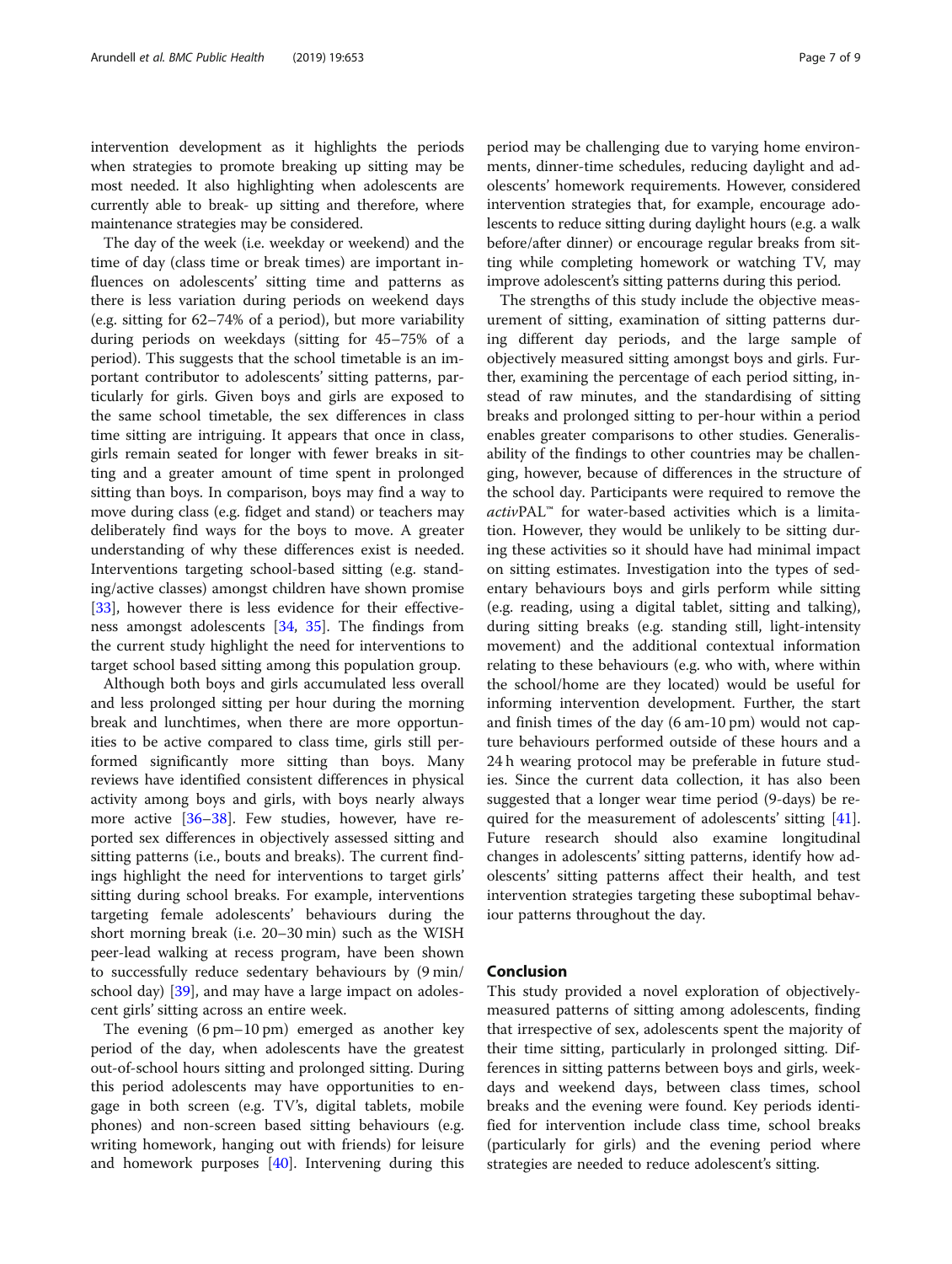# <span id="page-7-0"></span>Additional files

[Additional file 1:](https://doi.org/10.1186/s12889-019-6960-5) Table S1: Differences in the percentage of the period (mean, 95%CI) spent sitting in each period by sex and weekdays or weekend days. This table shows the sex and day (week day or weekend day) differences in the percentage of each period (mean, 95%CI) spent sitting. (DOCX 14 kb)

[Additional file 2:](https://doi.org/10.1186/s12889-019-6960-5) Table S2: Differences in the percentage of time (per hour) spent sitting in a bout of ≥10 min (mean, 95%CI) by sex and weekdays or weekend days. This table shows the sex and day (week day or weekend day) differences in the time (per hour) spent sitting in a bout of ≥10 min (mean, 95%CI). (DOCX 14 kb)

[Additional file 3:](https://doi.org/10.1186/s12889-019-6960-5) Table S3: Differences in frequency of sitting breaks per hour in each period (mean, 95%CI) by sex and weekdays or weekend days. This table shows the sex and day (week day or weekend day) differences in the frequency of sitting breaks per hour in each period (mean, 95%CI). (DOCX 14 kb)

# Abbreviations

HEAG-H: The Deakin University Human Ethics Advisory Group; NEArbY: The NEighbourhood Activity in Youth Project; SA1: Level 1 Statistical Areas

#### Acknowledgements

The authors would like to thank all of the participants involved the NEArbY Study.

#### Funding

NEArbY was funded by: National Institutes for Health (NIH) R01 HL 111378 LA is supported by an Alfred Deakin Postdoctoral Research Fellowship. JS was supported by a National Health and Medical Research Council (NHMRC) Principal Research Fellowship (APP1026216) during this study. AMCA is supported by Deakin University Postgraduate Research Scholarship (DUPRS).

AT was supported by a National Heart Foundation of Australia Future Leader Fellowship (Award 10046) during this study

The funding bodies had no role in the design of the study, the collection, analysis, and interpretation of data, or in writing the manuscript

# Availability of data and materials

The datasets used and/or analysed during the current study are available from the corresponding author on reasonable request.

#### Authors' contributions

LA, JS and AT informed and developed the study design; LA analyzed the data; LA, JS, HK, AMCA and AT contributed to data interpretation; LA lead the writing of the manuscript and all authors provided input into the manuscript development, read and approved the final version.

# Ethics approval and consent to participate

Ethical approval was received from the Deakin University Human Ethics Advisory Group (HEAG-H 152\_2013). Approval was also obtained from the Department of Education and Training (2013\_002182) and the Catholic Education Office (Project ID #1950). The school Principal provided written consent prior to their students being invited to participate. Written parental consent and participant assent was required.

# Consent for publication

Not applicable.

# Competing interests

LA is a member of the editorial board (Associate Editor) of this journal. The other authors declare that they have no competing interests.

# Publisher's Note

Springer Nature remains neutral with regard to jurisdictional claims in published maps and institutional affiliations.

# Received: 23 August 2018 Accepted: 8 May 2019 Published online: 11 June 2019

#### References

- 1. Carson V, Hunter S, Kuzik N, Gray CE, Poitras VJ, Chaput J-P, et al. Systematic review of sedentary behaviour and health indicators in school-aged children and youth: an update. Appl Physiol Nutr Metab. 2016;41(6 (Suppl. 3):S240–S65.
- 2. Tremblay MS, Aubert S, Barnes JD, Saunders TJ, Carson V, Latimer-Cheung AE, et al. Sedentary behavior research network (SBRN) – terminology consensus project process and outcome. Int J Behav Nutr Phys Act. 2017; 14(1):75.
- 3. Tremblay M, LeBlanc A, Janssen I, Kho M, Hicks A, Murumets K. Canadian sedentary behaviour guidelines for children and youth. Appl Physiol Nutr Metab. 2011;36(1):59–64.
- 4. Australian Government Department of Health. Australia's physical activity & sedentary behaviour guidelines for children (5–12 years) 2014. Available from: [http://www.health.gov.au/internet/main/publishing.nsf/content/](http://www.health.gov.au/internet/main/publishing.nsf/content/health-pubhlth-strateg-phys-act-guidelines#apa512) [health-pubhlth-strateg-phys-act-guidelines#apa512.](http://www.health.gov.au/internet/main/publishing.nsf/content/health-pubhlth-strateg-phys-act-guidelines#apa512)
- 5. Australian Bureau of Statistics. Australian Health Survey: Physical Activity, 2011–12. cat no. 4364.0.55.004 Canberra: Commonwealth of Australia; 2013.
- 6. Arundell L, Fletcher E, Salmon J, Veitch J, Hinkley T. The correlates of afterschool sedentary behavior among children aged 5–18 years: a systematic review. BMC Public Health. 2016;16(1):1–10.
- 7. Al Subhi LK, Bose S, Al Ani MF. Prevalence of physically active and sedentary adolescents in 10 eastern Mediterranean countries and its relation with age, sex, and body mass index. J Phys Act Health. 2015;12(2):257–65.
- 8. Dunstan DW, Kingwell BA, Larsen R, Healy GN, Cerin E, Hamilton MT, et al. Breaking up prolonged sitting reduces postprandial glucose and insulin responses. Diabetes Care. 2012;35(5):976–83.
- 9. Fletcher EA, Salmon J, McNaughton SA, Orellana L, Wadley GD, Bruce C, et al. Effects of breaking up sitting on adolescents' postprandial glucose after consuming meals varying in energy: a cross-over randomised trial. J Sci Med Sport. 2018;21(3):280–5.
- 10. Healy G, Matthews C, Dunstan D, Winkler E, Owen N. Sedentary time and cardio-metabolic biomarkers in US adults: NHANES 2003-06. Eur Heart J. 2011;32(5):590–7.
- 11. Bellettiere J, Winkler EAH, Chastin SFM, Kerr J, Owen N, Dunstan DW, et al. Associations of sitting accumulation patterns with cardio-metabolic risk biomarkers in Australian adults. PLoS One. 2017;12(6):e0180119.
- 12. Cliff DP, Hesketh KD, Vella SA, Hinkley T, Tsiros MD, Ridgers ND, et al. Objectively measured sedentary behaviour and health and development in children and adolescents: systematic review and meta-analysis. Obes Rev. 2016;17(4):330–44.
- 13. Carson V, Janssen I. Volume, patterns, and types of sedentary behavior and cardio-metabolic health in children and adolescents: a cross-sectional study. BMC Public Health. 2011;11(1):274.
- 14. Carson V, Cliff D, Janssen X, Okely A. Longitudinal levels and bouts of sedentary time among adolescent girls. BMC Pediatr. 2013;13(1):173.
- 15. Ruiz J, Ortega F, Martinez-Gomez D, Labayen I, Moreno L, De Bourdeaudhuij I, et al. Objectively measured physical activity and sedentary time in European adolescents: the HELENA study. Am J Epidemiol. 2011;174(2):173–84.
- 16. Janssen X, Mann KD, Basterfield L, Parkinson KN, Pearce MS, Reilly JK, et al. Development of sedentary behavior across childhood and adolescence: longitudinal analysis of the Gateshead millennium study. Int J Behav Nutr Phys Act. 2016;13:1–10.
- 17. Hughes AR, Muggeridge DJ, Gibson A-M, Johnstone A, Kirk A. Objectively measured sedentary time in children and their parents. AIMS Public Health. 2016;3(4):823–36.
- 18. Dowd KP, Harrington DM, Bourke AK, Nelson J, Donnelly AE. The measurement of sedentary patterns and behaviors using the activPAL™ professional physical activity monitor. Physiol Meas. 2012;33(11):1.
- 19. Dowd K, Hannigan A, Purtill H, Macken AP, Harrington D, Kelly SM, et al. The development of activity profiles in adolescent females and their association with adiposity. Pediatr Exerc Sci. 2016;28(1):109–16.
- 20. Harrington DM, Dowd KP, Bourke AK, Donnelly AE. Cross-sectional analysis of levels and patterns of objectively measured sedentary time in adolescent females. Int J Behav Nutr Phys Act. 2011;8(1):120.
- 21. Australian Bureau of Statistics. Basic community profile release 1: SA1, data pack. Australia: Canberra; 2011.